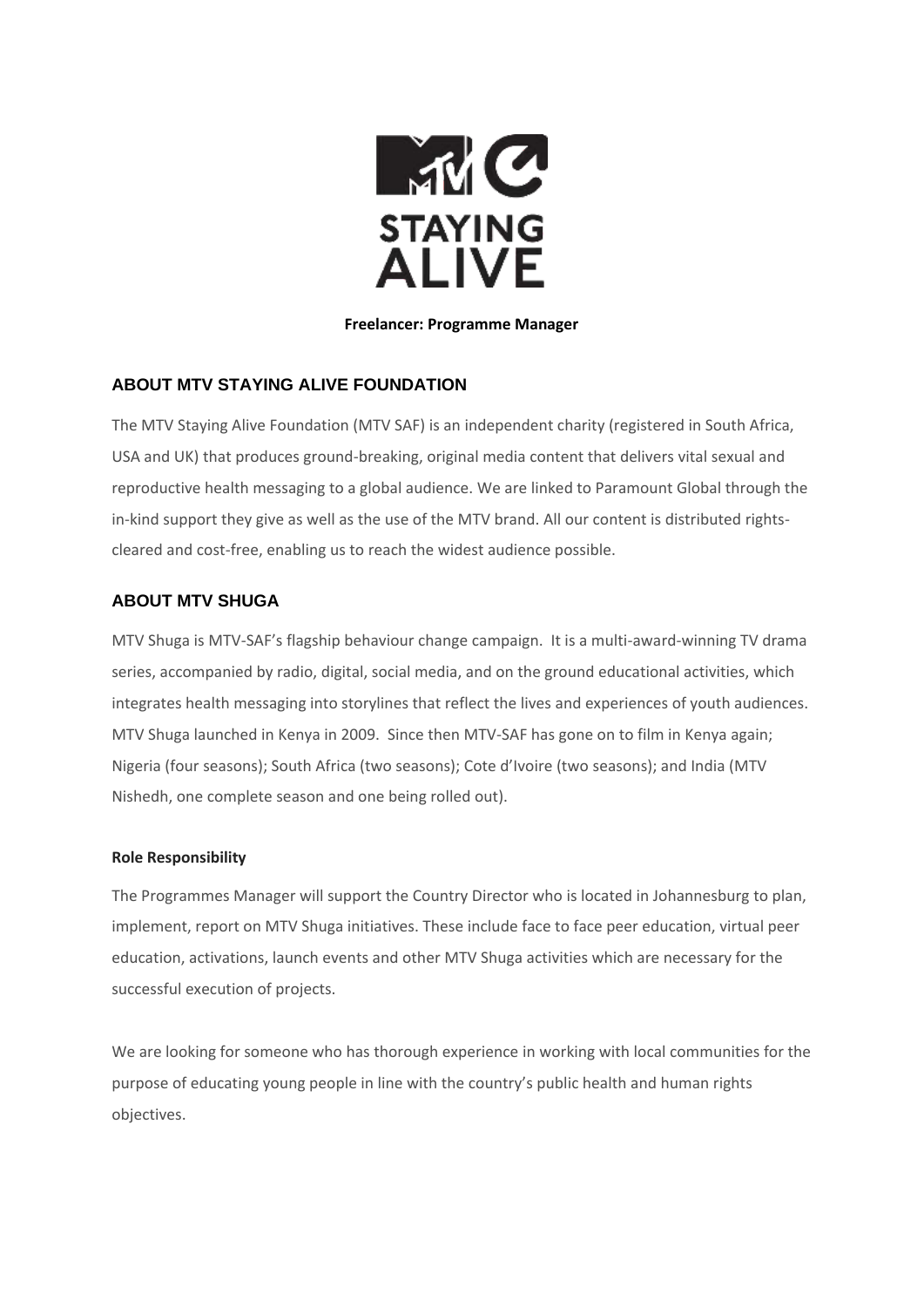We require someone with at least two years' experience working with/for a charity, youth brand, or community based organization. The successful candidate must be proficient in English and at least one of the vernacular languages.

- $\checkmark$  Oversee the day-to-day management of outreach projects by keeping partners up to date.
- $\checkmark$  Support peer educators by coordinating and distributing the resources they need to implement programmes.
- $\checkmark$  Briefing of peer educators.
- $\checkmark$  Provide mentorship to the peer educators for their personal development and advancement as MTV Shuga peer educators.
- $\checkmark$  Conduct regular site visits at peer education safe spaces.
- $\checkmark$  Arrange training workshops, launch events and activation.
- ✓ Oversee the production of assets for programmes which may be social media graphics, social media videos, posters for distribution in local communities, invitations to programme events, etc.
- $\checkmark$  Manage online peer educator communities and participants.
- $\checkmark$  The role includes development of content plan for MTV Shuga eLearning, implementation thereof and hosting virtual events and educationals for this community.

# **The Ideal Candidate**

- $\checkmark$  Impeccable report and general writing skills.
- $\checkmark$  Organized and efficient.
- $\checkmark$  Passion for pro-social issues, and a good understanding of the MTV Shuga content.
- $\checkmark$  Ability to meet targets and deadlines whilst managing a wide range of concurrent activities.
- $\checkmark$  Demonstrate knowledge and experience of leading peer education programmes.
- $\checkmark$  A good track record of mentoring young people into exemplary peer educators who are respected as young leaders in their local communities.
- $\checkmark$  Ability to implement in line with contractual obligations.
- $\checkmark$  Ability to speak openly when programmes are not delivering as per key performance indicators.
- $\checkmark$  Must be resourceful enough to find solutions to mitigate risks to programmes.

#### **Location**

Based in South Africa.